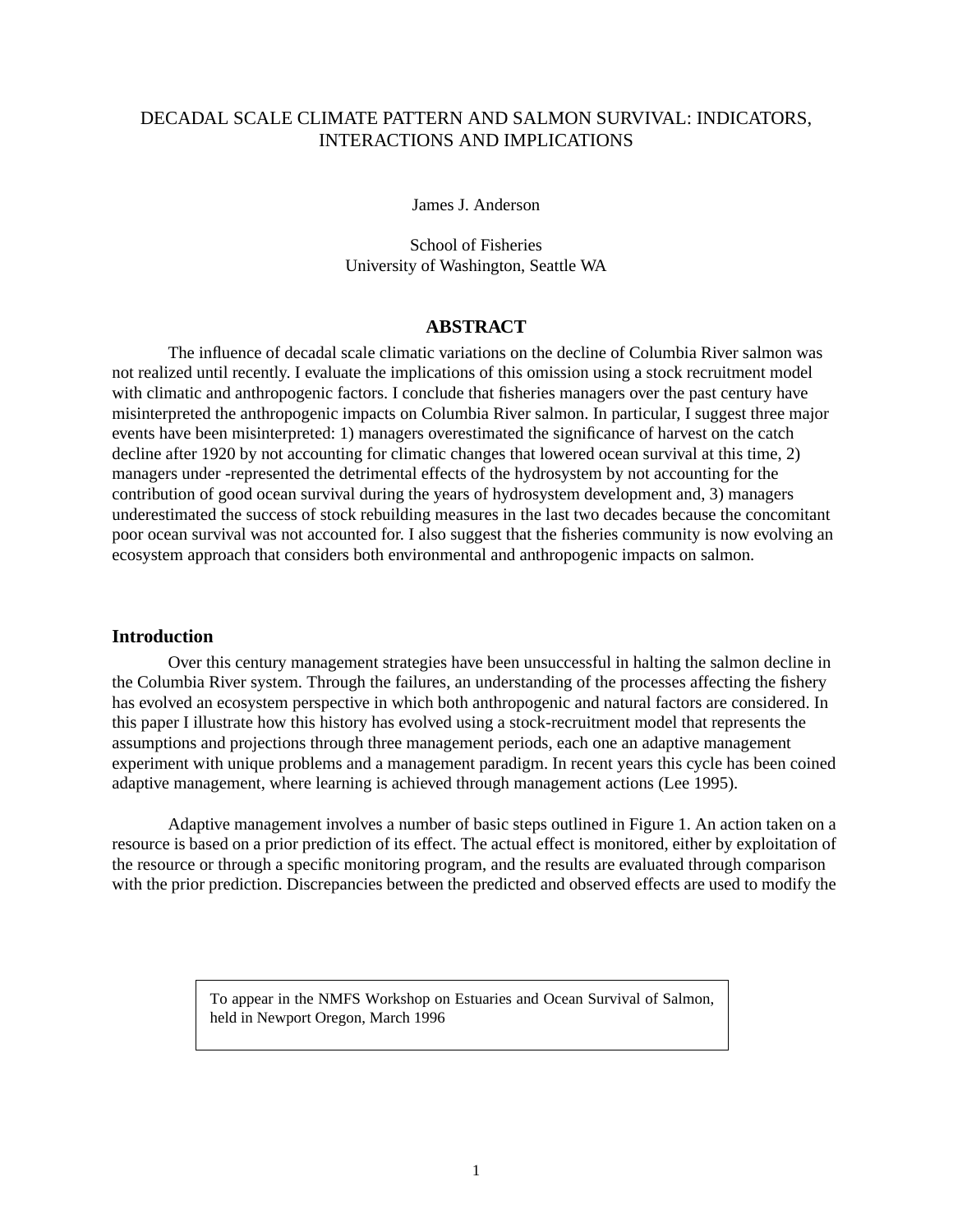<span id="page-1-0"></span>management paradigm and develop new actions and predictions.



Figure 1. Steps in an adaptive management experiment.

#### **Model**

To illustrate how the management paradigm can change between experiments consider a Ricker type stock-recruitment model that contains mortality associated with hydrosystem passage, harvest, habitat loss, and changes in ocean/climate conditions. The model assumes a generic chinook stock with a fixed maturation at age four. For each cohort the model first removes harvest, second generates recruits, and third updates the population. The algorithm is

$$
S_i = S_i - harvest_i * S_i
$$
  
\n
$$
R_i = f * habitat_i * S_i * exp(-passage_i - climate_i - b * S_i)
$$
  
\n
$$
S_{i+1} = S_i + R_i
$$

where for generation i,  $S_i$  is the harvestable population,  $R_i$  is recruitment, *habitat*<sub>i</sub> is a measure of spawning habitat,  $f$  is egg production per adult,  $passage_{\rm i}$  is hydrosystem mortality,  ${\it climate}_{\rm i}$  is mortality attributed to climate-induced changes in survival,  $b$  is a density dependent mortality rate, and  $harvest<sub>i</sub>$  is the harvest rate. These factors are set to represent the beliefs during each management period or experiment. Factors not accounted for in an experiment are held constant.

Important trends in the Columbia River history, representing basic paradigm shifts, fall into three adaptive management experiments: 1) harvest experiment (1866-1932); 2) hydro development experiment (1932-75) and 3) fishery rebuilding experiment (1975-95). The periods are illustrated with chinook harvest, hydro development and hatchery output in [Figure 2](#page-2-0).

#### **Adaptive Management Experiments**

The harvest experiment began with the Columbia River commercial fisheries (1860) and ended with the construction of the first mainstem dam (1932). The industry quickly expanded and stabilized between 1890 and 1920. In addition to harvest, salmon production was affected by a cumulative loss of habitat due to farming, grazing, timber harvest, irrigation, and mining (Lichatowich and Mobrand 1994). These losses were largely ignored and unregulated. Ocean and climate effects were unknown.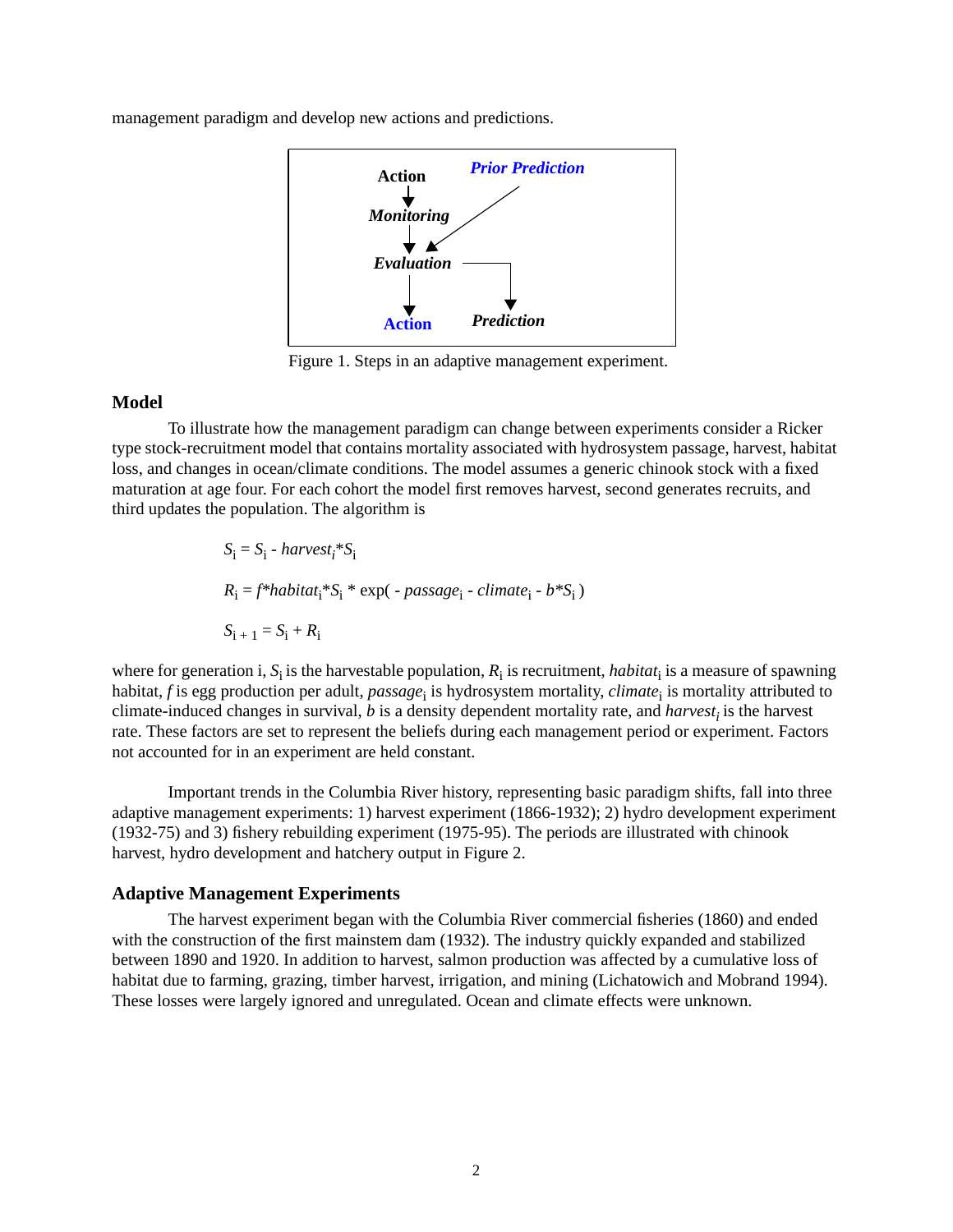<span id="page-2-0"></span>

Figure 2. The history of the Columbia River has three major adaptive management experiments: harvest, hydrosystem development, and fishery rebuilding.

During the harvest experiment managers assumed that overharvest was the major reason for the catch decline and the solution was to regulate fishing. The stock recruitment model illustrates that, assuming all other factors constant, harvest reductions should have stabilized the fishery (Figure 3). Since catch was relatively stable between 1890 and 1920 there was no compelling reason to believe that limited harvest restrictions were not effective. The decline accelerated after 1920 which motivated the banning of stationary fishing gear in 1934.



Figure 3. The harvest experiment strategy was to limit harvest rate.

A hydrosystem development experiment followed between 1932 and 1975 when nineteen major dams were build on the Columbia and Snake Rivers and many more were built in the tributaries. It was ineluctably clear that the dams destroyed spawning habitat and degraded river passage. To deal with adult upstream passage, fish ladders were installed on the mainstem dams below Chief Joseph and Hells Canyon dams but the problem of juvenile downstream passage was not addressed. To replace lost habitat hatcheries were constructed and by 1975 the biomass of hatchery smolts released into the Columbia River Basin equaled the adult catch (5 million pounds) (see Figure 2). Expressing these assumptions in the model, catch would have increased by about 1950 and a significant reduction in the harvest rate would not be required [\(Figure 4](#page-3-0)).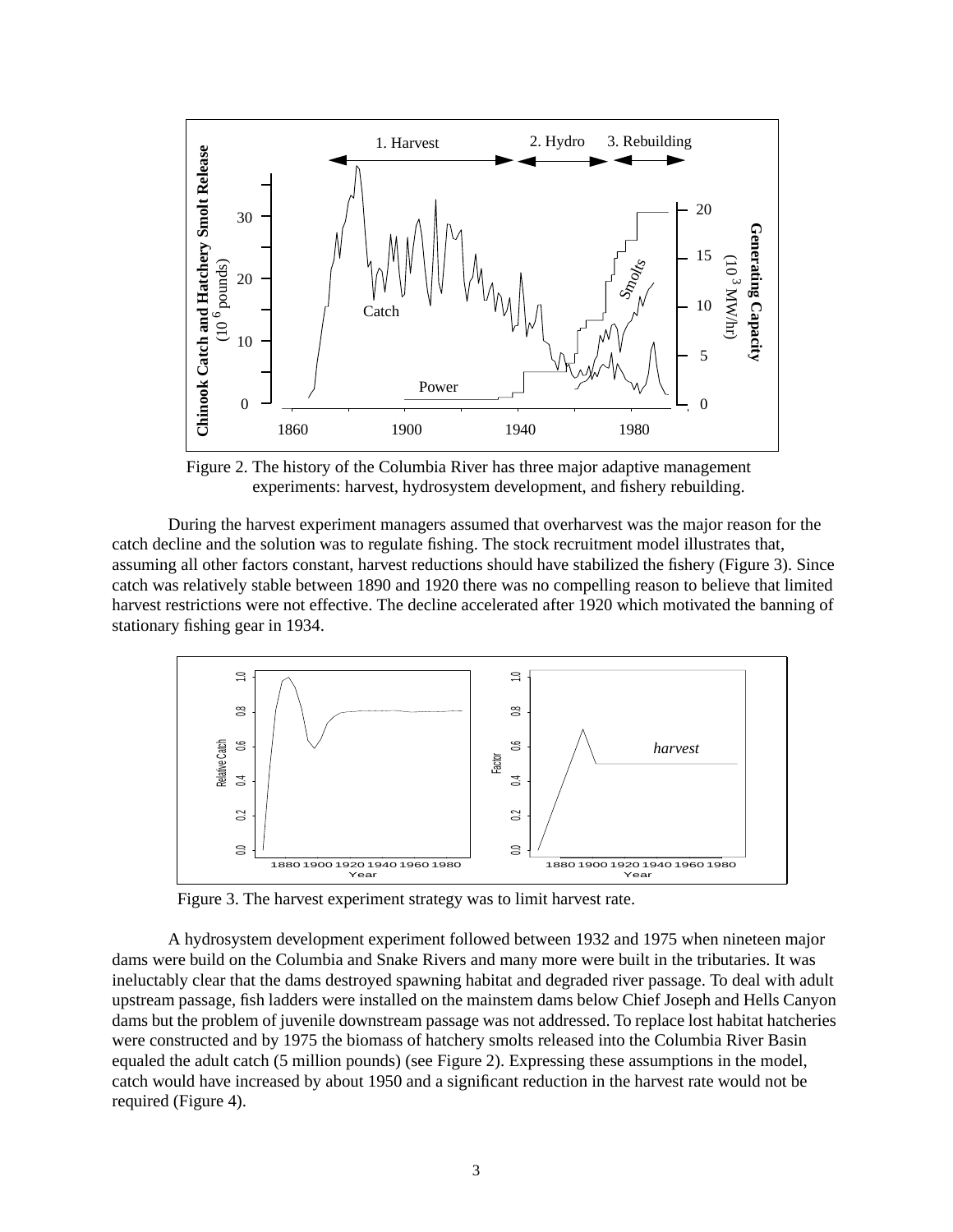<span id="page-3-0"></span>

Figure 4. Management actions in the hydro development experiment included adult passage ladders and replacing lost habitat with hatcheries.

Mitigation through hatcheries and fish ladders was unsuccessful and so a third cycle of adaptive management, the stock rebuilding experiment, commenced with a program including monitoring, evaluation and models. The focus was in four areas; harvest, habitat, passage and fish production. In particular, smolt migration was identified as a problem and actions were taken to improve downstream passage survival. These included a water budget to speed smolt migration, juvenile bypass facilities and spill to divert smolts from turbines, and a program to collect and transport Snake River smolts to below Bonneville dam. In addition, since gains made in smolt passage could be lost in harvest, additional fishing regulations were implemented. With the rebuilding program assumptions represented in Figure 5 the stock decline should have been halted in the 1980s.



Figure 5. The fishery rebuilding experiment involved new actions including harvest restrictions and improved juvenile passage. The model indicates the stock would improve beginning about 1980.

These management actions did not stop the decline which has again brought managers to question the underlying assumptions on which the actions were based. As a result the research/management community is moving into a fourth adaptive management experiment the focus of which is to understand the fisheries through an ecosystem approach. In particular, the new focus examines the effect of decadal scale climatic and oceanic variation on fish survival. Earlier management paradigms ignored this factor.

To represent the effect of climate and ocean conditions consider the Pacific Northwest Index (PNI), which consists of air temperature, rainfall and snowpack data from the Northwest (Ebbesmeyer and Strickland 1995). The PNI pattern is similar to other climate indicators which show relationships to fish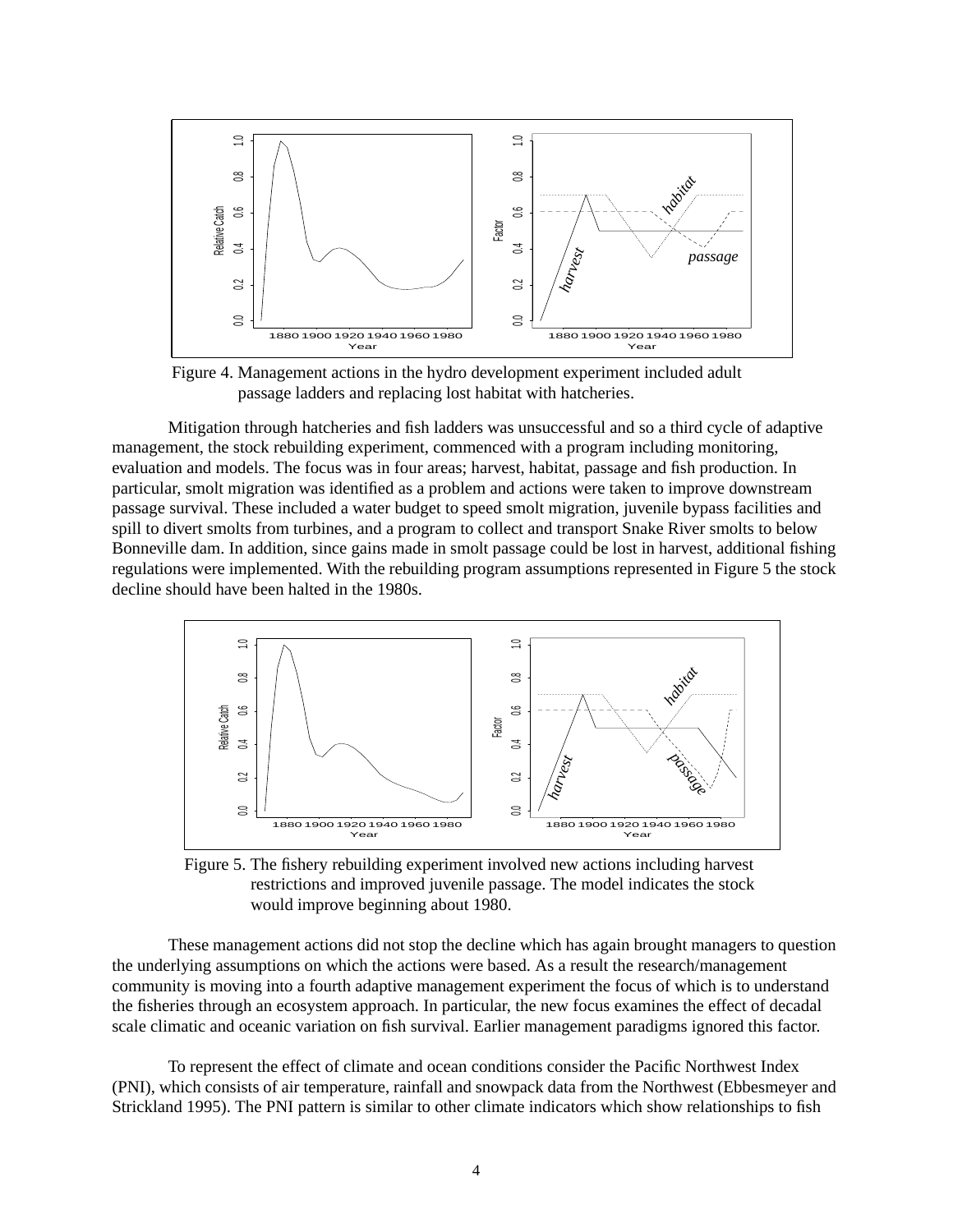<span id="page-4-0"></span>abundance and catch over the North Pacific (Beamish 1995). Of particular importance, all the climate indicators have a pronounced shift in 1976-77 when the North Pacific changed from a cool regime to a warm regime. The cool regime was favorable to West Coast salmon stocks and the warm regime was favorable to Alaskan stocks.

To illustrate the potential impact of climate, the stock recruitment model assumes the PNI is directly related to the salmon ocean survival rate (Figure 6). During hydrosystem development the PNI was high, while during the stock rebuilding phase the PNI was low. If ocean survival followed the same trend, the negative impact of the hydrosystem during its development would be masked by the concomitant favorable ocean conditions. Also, the large replacement of lost habitat with hatcheries postulated in earlier management experiments ([Figure 4](#page-3-0) and [Figure 5](#page-3-0)) is not required. Otherwise the stocks would have significantly increased during the rebuilding experiment.



Figure 6. The ecosystem adaptive management experiment includes climate factors and downgrading of the effectiveness of habitat actions.

The 1975-76 ocean regime shift, producing in unfavorable conditions for fish, complicates the interpretation of the effectiveness of hatchery actions. Coronado-Hernandez (1996), in an analysis of salmonid hatchery survivals from the West Coast and Alaska, concluded that ocean conditions were partially responsible for the decline in hatchery productivity while disease and genetic changes were not significant factors. Previously, declining hatchery productivity was generally attributed to such factors.

The ocean regime shift also complicates the interpretation of efforts to improve smolt passage after 1976. Of particular importance is the transportation program. One hypothesis, which ignores the ocean effect, attributes the Snake River wild chinook decline to fish transportation. The evidence offered is a correspondence in the decline of survival expressed as a smolt to adult ratio (SAR) (Schmitten, Stelle and Jones 1995) to the percent of Snake River fish that were transported. [Figure 7](#page-5-0) suggests that survival went down when transportation increased.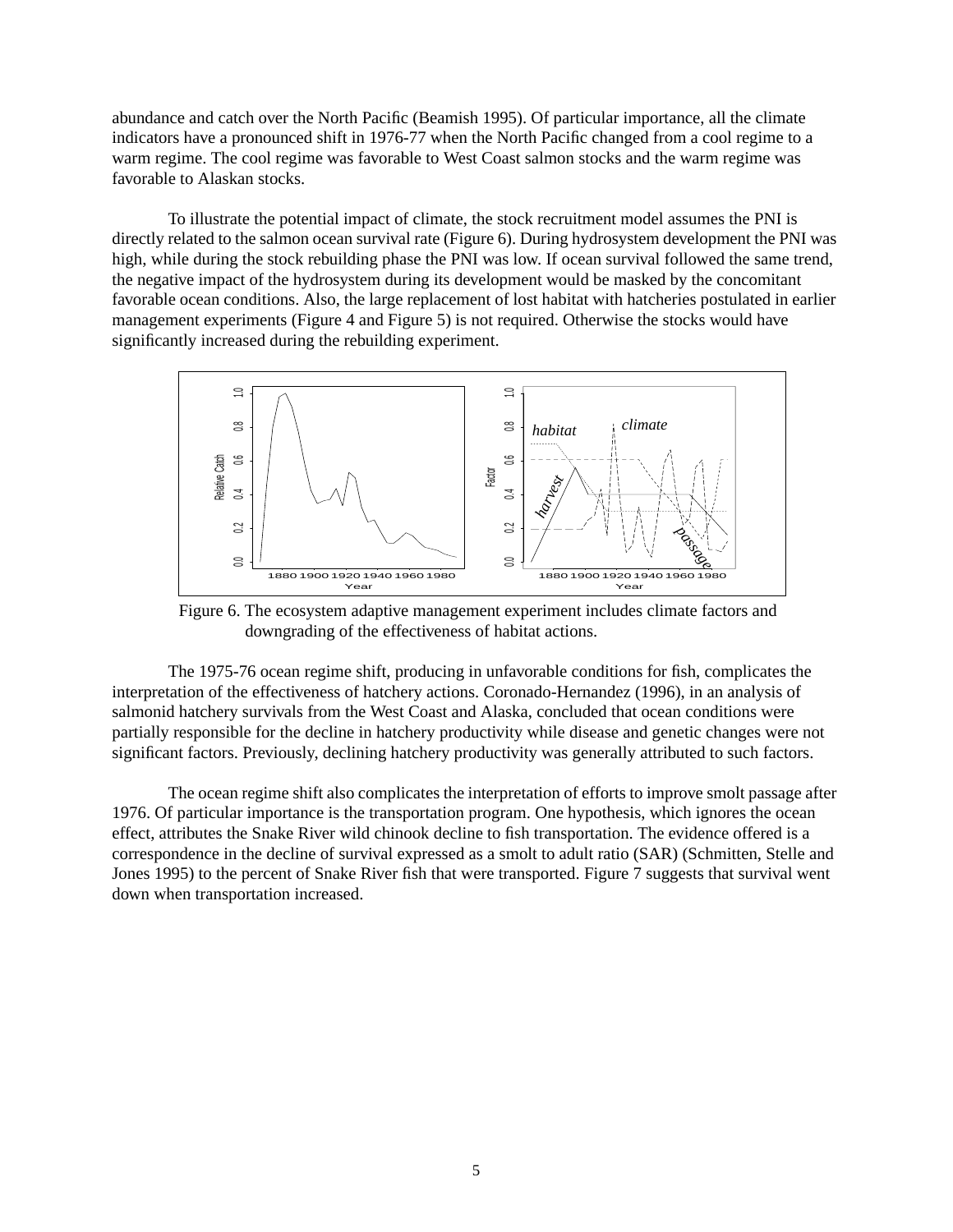<span id="page-5-0"></span>

Figure 7. Snake River spring chinook smolt to adult survival and percent of the run transported.

An alternative hypothesis assumes that in-river survival has improved and fish transportation has been effective (survival of transported fish greater than 80%), but passage survival improvements were negated by poor ocean conditions. This hypothesis is supported by studies indicating high smolt survival through the Snake River (Iwamoto et al. 1996) and estimates generated from the CRiSP1.5 mainstem passage model (Anderson et al 1996), which show improving smolt passage survival since the early seventies. The improvement is attributed to reduced gas bubble disease, improved dam operations (Williams and Mathews 1995), and the transportation program, which was initiated in 1977. The contention that climate change negated passage improvements is supported in Figure 8 which shows a negative correlation between the PNI climate index and CRiSP estimated in-river survival between 1966 and 1990. Furthermore, prior to 1975 the smolt to adult survival followed the CRiSP in-river survival pattern suggesting that the poor passage conditions during the construction of the lower Snake River dams was a significant factor in lowering SAR survival between 1966 and 1975. After 1975 the SAR followed the PNI, which switched to the regime unfavorable to West Coast salmon. This suggests that poor ocean survival was a major contributor to the low SAR after 1975.



Figure 8. PNI climate indicator and juvenile passage survival estimate (S) move in opposite directions and result in declining smolt to adult survival (SAR).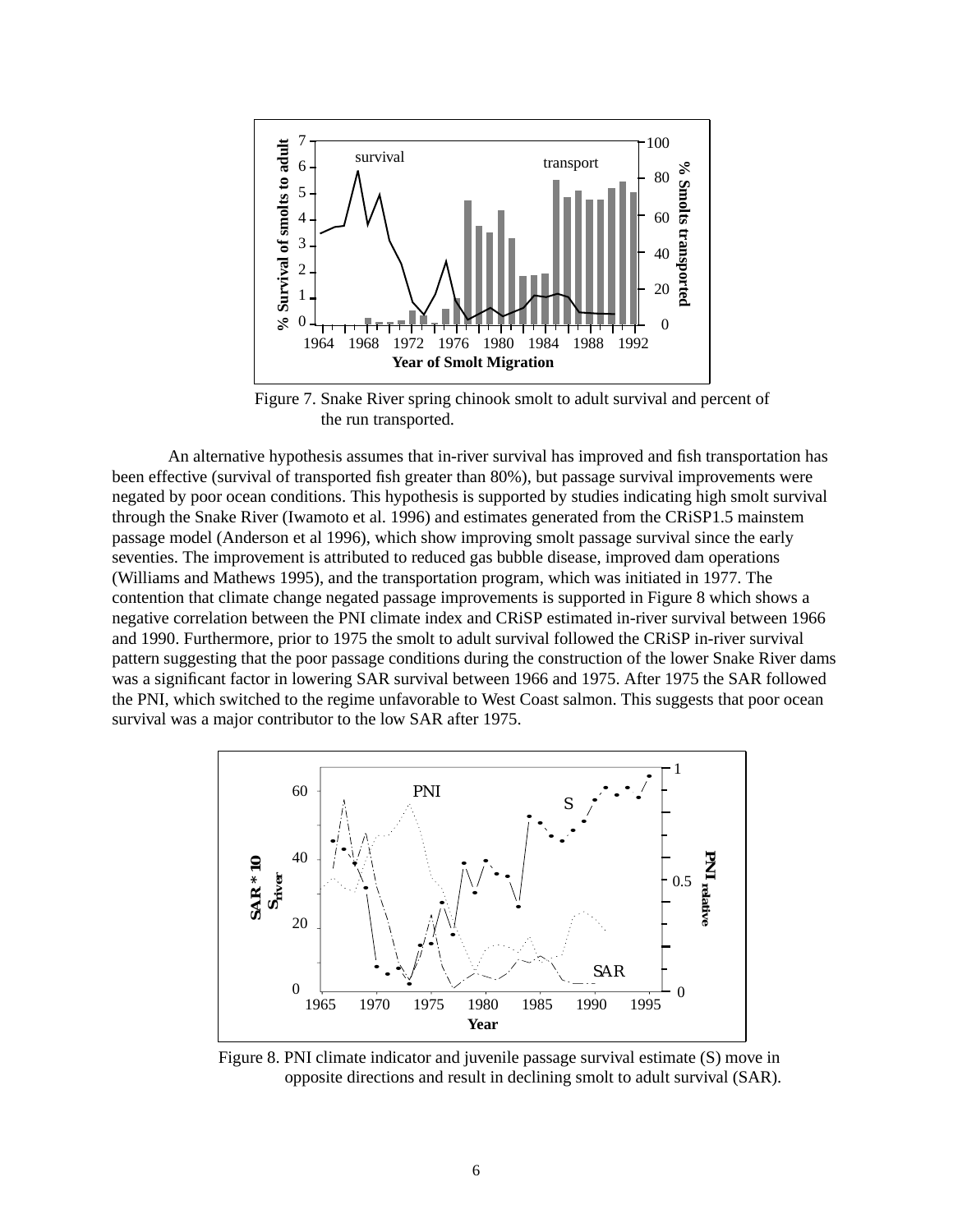## **Conclusions**

Climate clearly has had an impact on the decline of Columbia River salmon and compels a reinterpretation of the anthropogenic impacts; principally harvest and the hydrosystem. The significance of climate is suggested in the patterns of the PNI, the hydrosystem generating capacity and Columbia River chinook catch [\(Figure 9\)](#page-7-0). Three features are noteworthy: 1) the catch decline in 1920 corresponds with PNI change from a cool/wet regime to a warm/dry regime; 2) hydrosystem development, starting in the 1940s, was concomitant with the PNI switching back to the cool/wet regime; 3) the stock rebuilding effort, beginning in 1976, occurred with the PNI returning to the warm/dry regime.

The start of the catch decline in 1920 is possibly the result of a change in climate conditions and an inability of the harvest restrictions at the time to fully compensate for the environmental change (compare [Figure 3](#page-2-0) and [Figure 6\)](#page-4-0). The fact that the catch decline did not steepen during the hydrosystem development is likely the result of a return to favorable ocean conditions which compensated for the adverse effects of the dams (compare [Figure 4](#page-3-0) and [Figure 6\)](#page-4-0), and the failure of the stocks to increase with the rebuilding efforts in the 1980s (compare [Figure 5](#page-3-0) and [Figure 6](#page-4-0)) was likely in part the result of unfavorable ocean conditions, which have counteracted improvements in smolt passage survival.

This revised interpretation for the Columbia River stock decline may never be fully supported, because of the lack of long term historical data on fish survival. In any case, it is clear that the coincidence of major natural and anthropogenic events did occur and that the fishery decline cannot be explained by anthropogenic factors alone. Realizing that natural and anthropogenic processes interact over decadal scales the community of Columbia River scientists and managers has embarked on a new ecosystem system perspective for managing the resource. The current focus is on the effects of the climate, but as an ecosystem perspective expands, including such factors as fish physiology, behavior and genetics, a more realistic understanding of the limitations and opportunities available to improve the Columbia River will evolve.

#### **References**

- Anderson, J., J. Hayes, P. Shaw, and R. Zabel. 1996. Columbia River Salmon Passage Model (CRiSP.1.5) University of Washington School of Fisheries. Special Publication.
- Beamish, R.J. 1995. Climate Change and Northern Fish Populations. Can.Special Publication of Fish. Aquat. Sci. 121.739 pp.
- Coronado-Hernandez, M. C. (1995). Spatial and temporal factors affecting survival of hatchery-reared chinook, coho and steelhead in the Pacific Northwest. Ph.D. dissertation. University of Washington.
- Ebbesmeyer, C.C. and R.M. Strickland. 1995. Oyster Condition and Climate: Evidence from Willapa Bay. Publication WSG-MR 95-02, Washington Sea Grant Program, University of Washington, Seattle, WA. 11p.
- Lichatowich, J.A. and L.E. Mobrand. 1995. Analysis of chinook salmon in th4e Columbia River from an ecosystem perspective. US. Department of Energy Bonneville Power Administration, Environment Fish and Wildlife. DOE/BP-25105-2. (Available from Bonneville Power Administration Public Information Center-CKPS-1, P.O. box 3621, Portland, OR 97208)
- Muir, W.D. S.G. Smith, E. E. Hockersmith, S. F. Achord, R. F. Absolon, P. A. Ocker, T. E. Ruehle, J. G. Williams, R. N. Iwamoto, and J. R. Skalski. Survival estimates for the passage of yearling chinook salmon and steelhead through the Snake River dams and reservoirs, 1995. US. Dept. of Energy Bonneville Power Administration Division of Fish & Wildlife. January 1996. DOE/BP-10891-3 (Available from Bonneville Power Administration Public Information Center-CKPS-1, P.O. box 3621, Portland, OR 97208)
- Lee, K N.1993. Compass and gyroscope: integrating science and politics for the environment. Island Press, 243 p.
- Schmitten, R., W. Stelle Jr. and R.P. Jones 1995. Proposed Recovery Plan for Snake River Salmon. U.S. Department of Commerce National Oceanic and Atmospheric Administration. Marcy 1995.
- William, J. G. and G.M. Matthews. 1995. A review of flow and survival reclamations for spring and summer chinook salmon, *Oncorhynchus tshawytscha*, from the Snake River Basin. Fishery Bulletin 93:732-740.